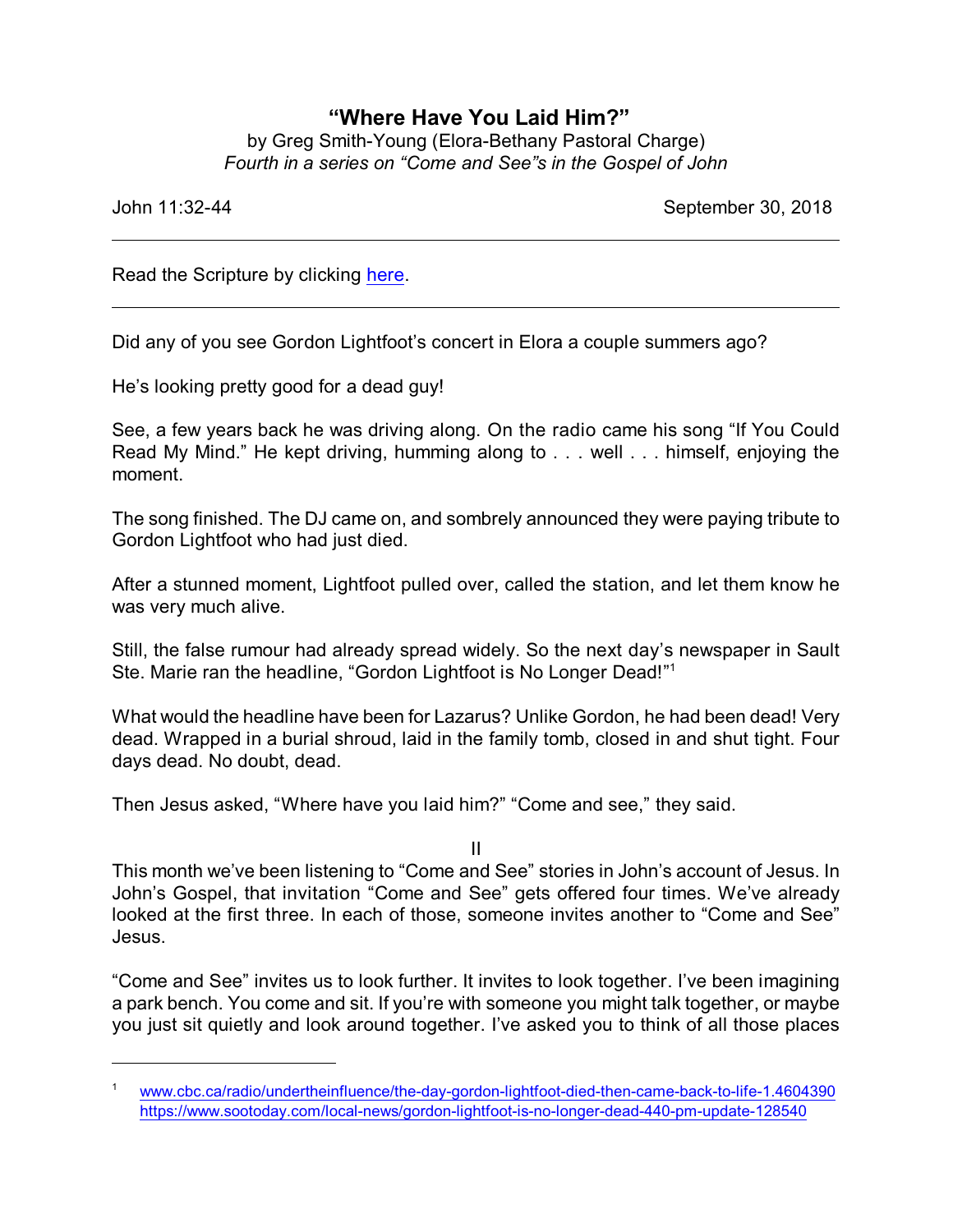where you go through the week, and imagine a park bench there.

Jesus is on the bench. Wherever you go, Jesus is already there. He invites you over. *"Come and see," he says. "See what I'm seeing. See people as I am seeing them. See what I am doing. See how you can be part of it."*

When you are seeing with Jesus, you can invite others to come and see with you. Together, you can discover Jesus. He teaches us together to be with him, and to see with him.

However, this last "Come and See" is different. Those in the story — Mary, Martha, their friends and neighbours — they make their invitation *to Jesus.* They ask Jesus to "Come and See" with them. *Come and see where we've laid the body of our dead Lazarus.*

What can you ask Jesus to "Come and See?"

III

Can you ask Jesus to come and see your sorrow?

All they had left of their dearly-loved Lazarus was a stone-closed tomb. All the life that was Lazarus, all the vitality that was Lazarus, all the joy and pleasure, all the presence that was Lazarus was gone. All that was left was in there, behind the rock, in the tomb.

Still, they had that. Why do many of us still go to the grave, years later? It is what we have. That, and our sorrow.

What is your sorrow, which you can ask Jesus to "come and see?"

Maybe it is sorrow from someone's death. But it doesn't have to be. Yours can be any sorrow, any wound, any grief, any pain. It can be sorrow over something done to you. It can be sorrow over something you've done. Yours might be sorrow from disappointment, a failed dream, a deflated hope. It can be sorrow for our world, for something you've heard about, for God's creation at risk.

Whatever it is, what sorrows you have, can you invite Jesus to "come and see?"

Sorrow easily isolates us. People start passing us by on the other side, maybe because they don't know what to say. Maybe our pain reminds them of theirs. Maybe they know they can't fix us, and we are not so good at being together without trying to fix each other.

Sorrow easily isolates us. That's why well-meant phrases like, "I understand" or "I know what you're going through" don't quite work. No one else can really know. No one else can fully understand. Each relationship lost is unique. Each suffering endured is particular.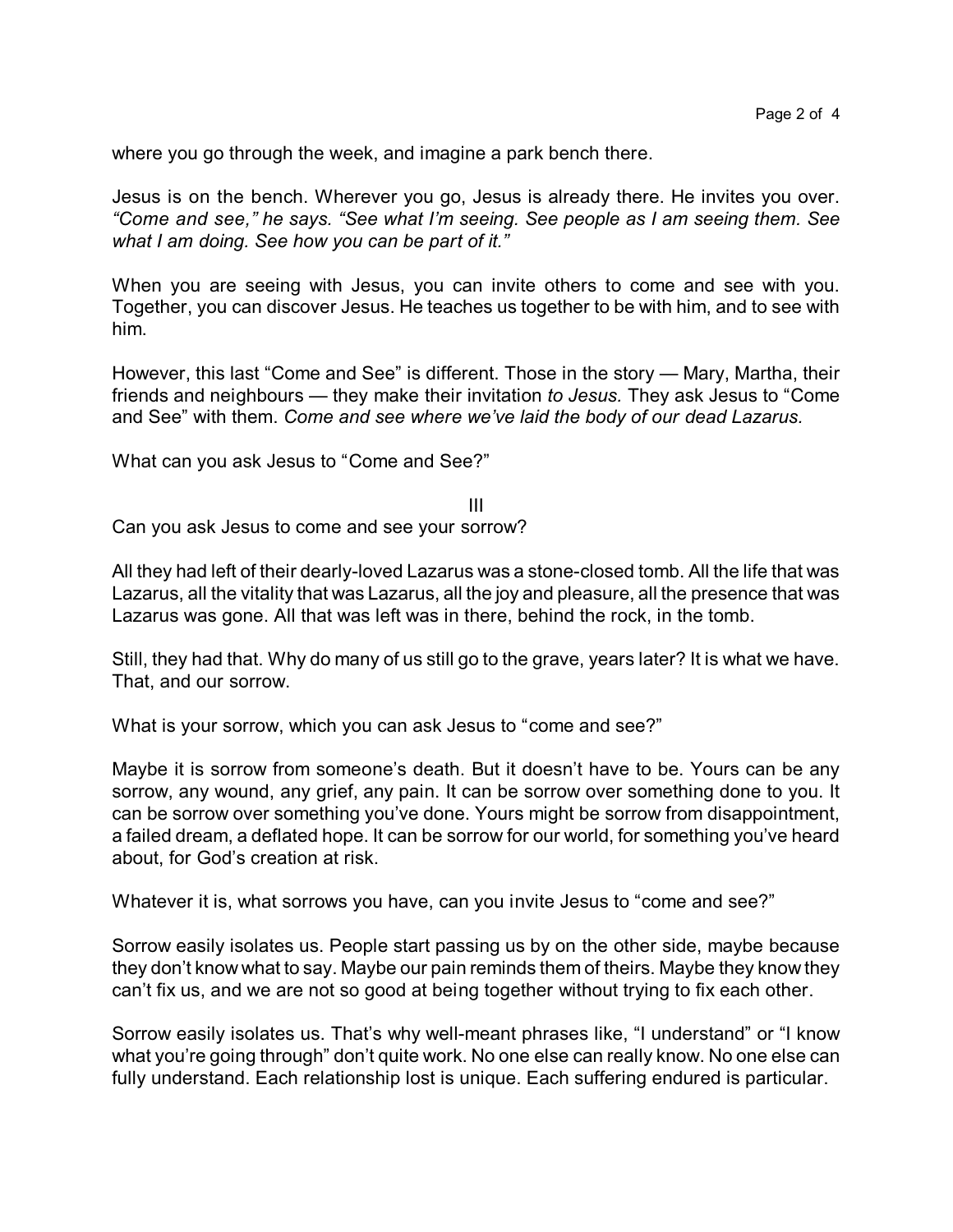Don't sit beside me to cheer me up. Or distract me. Or make it better. Please, put away those pious phrases. Don't try to explain it. You can't and, really, explanations usually don't work. Don't try to get me past it. I can't. I won't.

Just, sit beside me. "Come and see" me in my sorrow.

Can you ask Jesus to come and see?

IV

Let me just put my cards on the table. I know Jesus will "come and see" with you. Please ask him.

I believe Jesus is not simply someone from the distant path. He is alive and with us now. In the way we Christians usually express it, Jesus is "the Son" who, with the One he called "Father" and with the "Holy Spirit, is one God. That's a blowing-our-mind mystery, and that's God! You don't need theological expertise to know that wherever God is, Jesus is. Which is everywhere.

Including where we sit, in our sorrow.

I emphasise this because it means that Jesus shows us what God is like. We no longer have to guess or speculate. In Jesus, we see God. When we see how Jesus went about things while he was physically present among people, we can confidently know how God is going about things now.

He comes and sits beside us in our sorrow. And, as we saw in the story, Jesus weeps. He shares our sorrow. He carries it with us, so we don't have to carry it alone.

 $\overline{V}$ 

But then there is the "what else" Jesus does. He calls Lazarus back to life.

Now, so there are no misunderstandings, I'm not recommending we all race to local cemeteries, sit and wait eagerly (or fearfully, if we've seen too many graveyard horror movies). Yes, because Jesus was raised from the dead, and because that was the downpayment on the resurrection of all creation, I trust that God will raise the dead. I have no idea how, nor what it will be like, and certainly not when — I'm willing to trust those things to God. Until then, though, I'm happy to walk through cemeteries without expecting to be interrupted.

But in all things, especially in my sorrows, I expect Jesus to surprise me.

When we invite Jesus to "come and see," we are welcoming the One who is making all things new. Jesus, the One who, no matter the wound, gives healing that is strong and powerful. Jesus, the One who, no matter the guilt, gives forgiveness that is reviving and